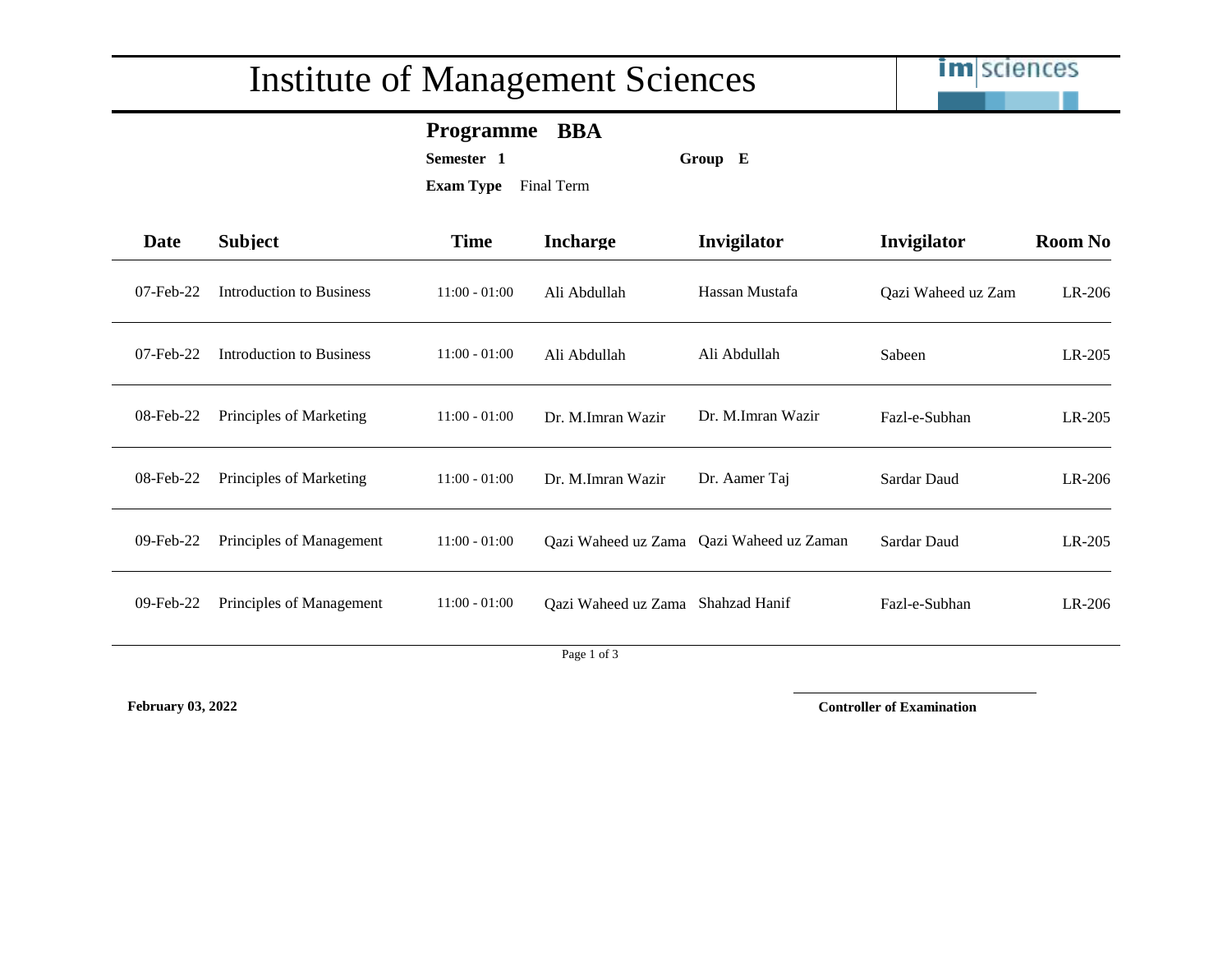# Institute of Management Sciences

**im** sciences

|                 |                                   | <b>Programme</b><br>Semester 1 | <b>BBA</b>      | Group E            |                    |          |
|-----------------|-----------------------------------|--------------------------------|-----------------|--------------------|--------------------|----------|
|                 |                                   | <b>Exam Type</b>               | Final Term      |                    |                    |          |
| 10-Feb-22       | English (General)                 | $11:00 - 01:00$                | Salma Ali Khan  | Zafar Habib        | Qazi Waheed uz Zam | LR-206   |
| 10-Feb-22       | English (General)                 | $11:00 - 01:00$                | Salma Ali Khan  | Salma Ali Khan     | Dr. Nadia Iftikhar | LR-205   |
| $11$ -Feb-22    | <b>Fundamentals of Accounting</b> | $11:00 - 01:00$                | Zia Ul Islam    | Dr. M.Nawaz        | Zafar Habib        | LR-206   |
| $11$ -Feb-22    | <b>Fundamentals of Accounting</b> | $11:00 - 01:00$                | Zia Ul Islam    | Zia Ul Islam       | Dr. Aamer Taj      | $LR-205$ |
| 12-Feb-22       | Islamic Studies                   | $11:00 - 01:00$                | M. Shahzad Khan | Dr. Nadia Iftikhar | Dr. Aamer Taj      | LR-205   |
| $12$ -Feb- $22$ | Islamic Studies                   | $11:00 - 01:00$                | M. Shahzad Khan | Dr. M.Nawaz        | Fazl-e-Subhan      | $LR-206$ |

Page 2 of 3

**February 03, 2022 Controller of Examination**